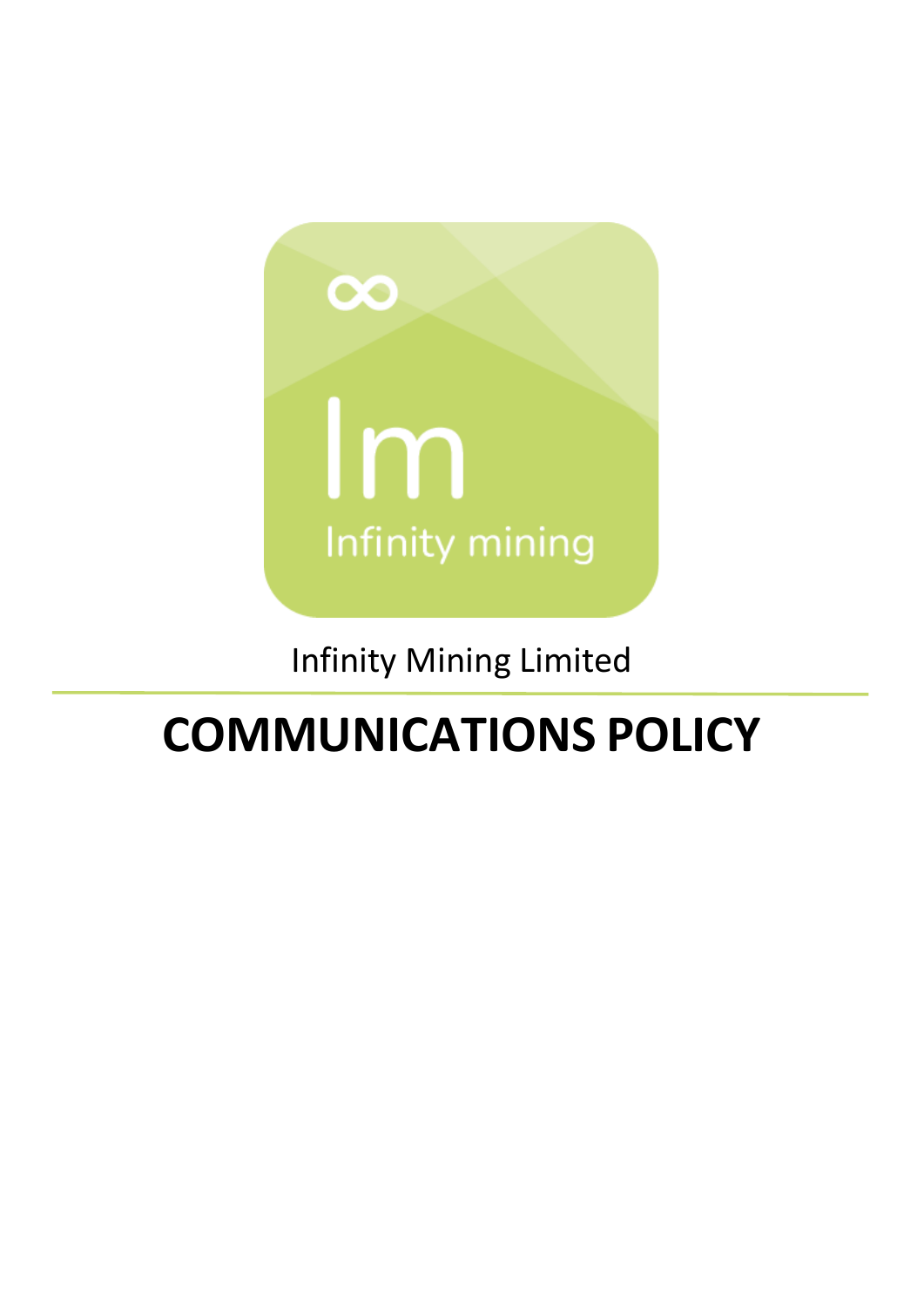#### **INFINITY MINING LIMITED**

#### **AND ITS SUBSIDIARIES**

# **(THE "COMPANY" OR "INFINITY MINING") Communications Policy**

(Adopted 27 September 2021)

#### **1. PURPOSE**

- 1.1 As representatives of the Company, Employees are often responsible for either writing documents or communicating to third parties as part of their duties. It is important for Employees to know how and when they can use Company Information and what protections must be in place or processes followed before some information can be released.
- 1.2 It is important that Infinity Mining be consistent in what is told to third parties so by limiting the number of authorised spokespersons, consistency in message can be maintained. The CEO or the Chairman (Company Secretary as back-up) has been designated by the Board as the primary person responsible for disclosing material Information. **No other Employee may comment on material Company Information.**
- 1.3 Company Information is released through the Company's periodic disclosures and timely news releases pursuant to the Continuous Disclosure Policy. **Employees can only provide nonmaterial Information and information which has been previously publicly disclosed, to third parties.**
- 1.4 This Policy sets out the obligations and the procedures that the Company, its Board, management and its Employees must follow to ensure that Company Information is disclosed (or is not disclosed) in the correct manner. **This Policy should be read in conjunction with the Continuous Disclosure Policy.**
- 1.5 Capitalised words are defined terms as set out in Section 7 of this Policy.

#### **2. WHO THIS POLICY APPLIES TO**

2.1 This Policy applies to Infinity Mining Employees and Employees of Infinity Mining's Related Body Corporates. Others representing Infinity Mining such as consultants, agents, sales representatives, distributors and independent contractors shall agree, as part of their contractual obligations, to follow applicable Infinity Mining policies.

#### **3. EVERY DAY COMMUNICATION OF COMPANY INFORMATION**

- 3.1 Information about the Company (**Company Information**) that goes into reports, presentations, emails, letters, applications or other documents (a **Company Document**) is generally confidential and may be market sensitive Disclosable Information.
- 3.2 Unless they are authorised Employees must not provide material or confidential Company Information to third parties in Company Documents. But Employees can use Company Information in Company Documents if: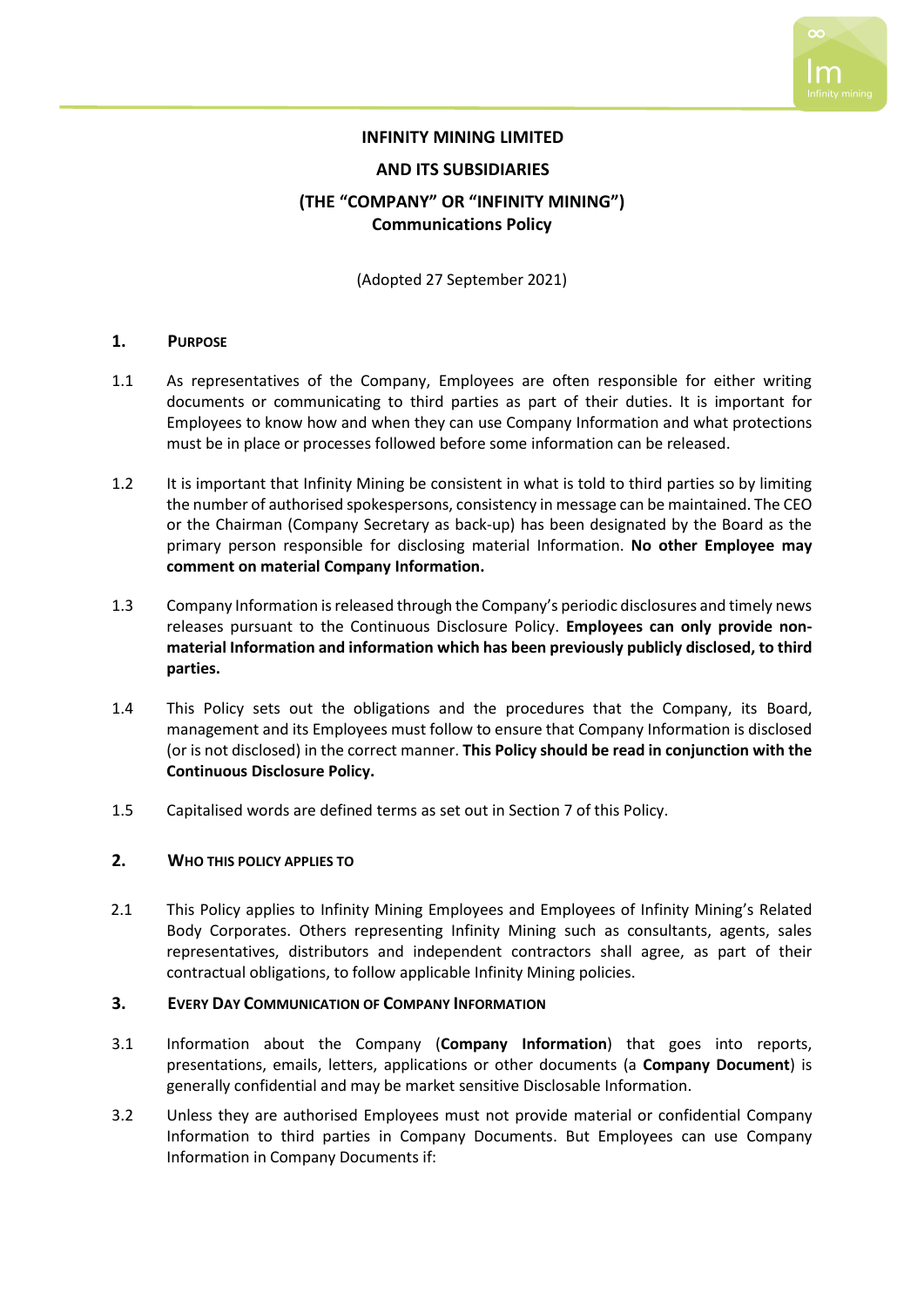- a) the information has already been disclosed;
- b) it is not Material Information; or
- c) the person receiving the Company Document has agreed to keep it confidential by signing a Confidentiality Agreement.

**The flow diagram at Appendix A can assist in determining whether Company Information can be used in a Company Document.** 

#### **4. WHAT IS DISCLOSABLE INFORMATION**

- 4.1 Disclosable Information is any information relating to the business and affairs of Infinity Mining that has a significant effect, or would reasonably be expected to have a significant effect, on the market price or value of Infinity Mining's listed securities. The Continuous Disclosure Policy and Listing Rule 3 set out many more criteria for determining whether something may contain Material Information.
- 4.2 If a Company Document contains Disclosable Information it must be disclosed in accordance with the Continuous Disclosure Policy. **Employees must not release Disclosable Information to any third parties unless expressly authorised by the Company Secretary.**

If in doubt about materiality, it is best to check by asking the Company Secretary or legal counsel.

#### **5. CONFIDENTIALITY OF COMPANY INFORMATION**

- 5.1 Company Information that is confidential (**Confidential Information**) is anything that is developed by Employees or acquired by the Company and includes (but is not limited to) records, reports, papers, processes, plans, and methods as well as other technical, financial and business information.
- 5.2 All Confidential Information must be kept confidential and must not be provided to external service providers, potential customers, suppliers or other third parties unless they have agreed to be bound by confidentiality  $$ either through the terms of their engagement or a specific confidentiality agreement. The Company's legal counsel can provide a confidentiality agreement for a third party.

If in doubt about confidentiality, it is best to check by asking the Company Secretary or legal counsel.

- 5.3 Information belonging to a third party which is disclosed to the Company on a confidential basis must be kept confidential and used for authorised purposes only.
- 5.4 Maintaining Confidentiality

Appropriate methods should be used to maintain the confidentiality of information including

- a) guarding passwords,
- b) guarding against accidental disclosure by safekeeping of documents,
- c) caution regarding oral conversations and telephone/mobile use, and
- d) the use of confidentiality agreements as required.

Sending of Confidential Information by external email may not be secure as the Company does not use encryption technology.

5.5 The Company's communications systems belong to the Company and may be used by Employees only for legitimate

#### IF THE INFORMATION:

- 1) Has NOT been disclosed
- 2) Is Disclosable Information
- 3) Is Confidential Information

IT CANNOT BE USED IN A COMPANY DOCUMENT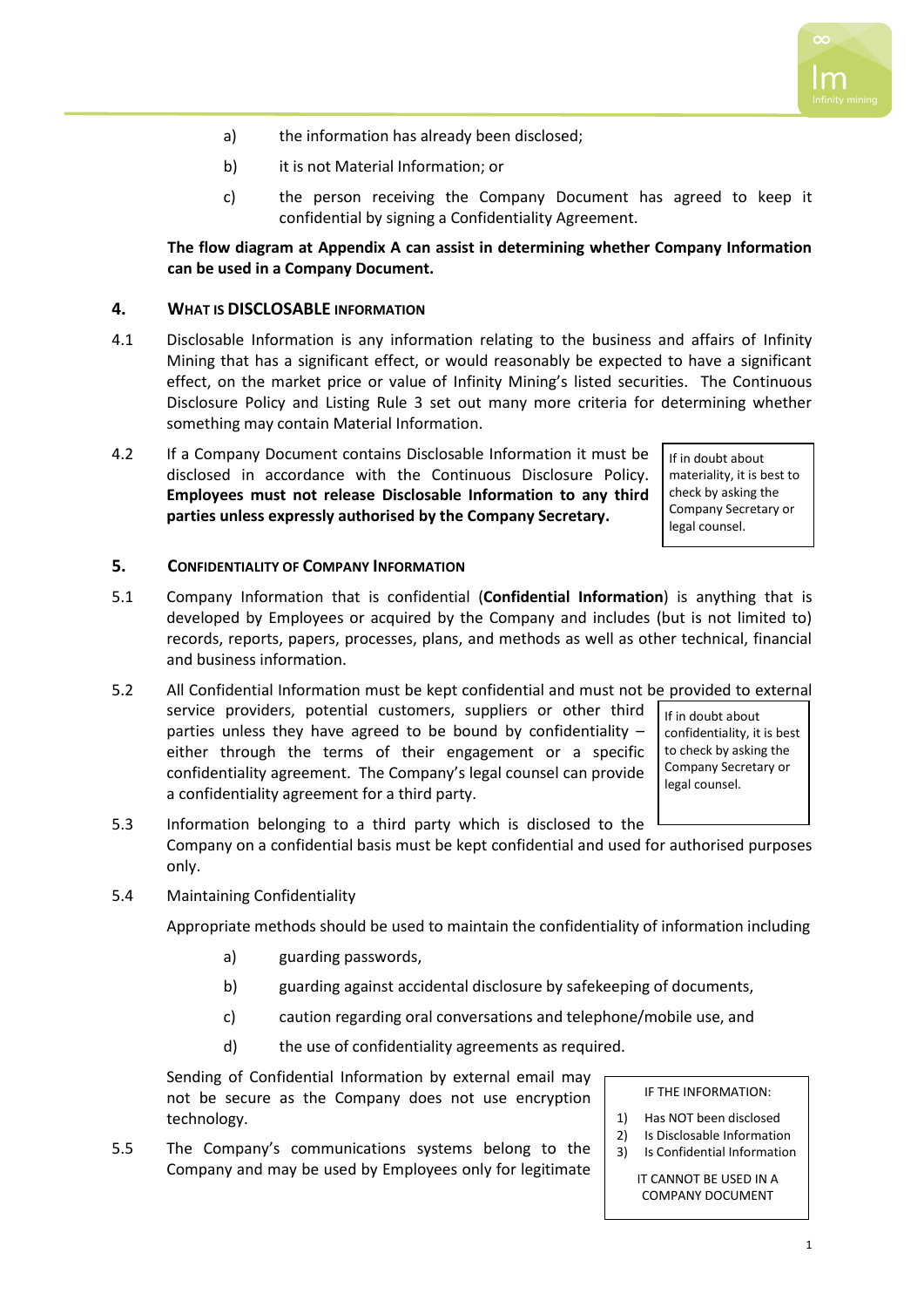

corporate purposes. The Company reserves the right to restrict the use of its communications systems for non-corporate purposes and may monitor use by Employees. Therefore a person's use of the communications systems constitutes an irrevocable consent by such person to the monitoring and disclosure of his or her system use and data and an agreement to comply with this Policy.

5.6 Confidentiality of Personal Information

The Company's Code of Conduct and the Company's Privacy Policy refer to personal privacy as required under Australian privacy legislation. All Employees have the responsibility for ensuring the Company complies with the confidentiality of personal information.

## **6. POLICY REVIEW & CONFLICTS**

- 6.1 The Board has approved the adoption of this Policy.
- 6.2 This Policy shall be reviewed and updated as necessary by the Company Secretary. Each new employee will be provided with a copy of this policy and taken through it by their manager. The policy will be brought to the attention of each other employee on at least an annual basis and more frequently if changes are made in the interim.

## **7. DEFINITIONS**

**Related Body Corporate** has the meaning ascribed to it under the Corporations Act 2001 (Cth).

**Employee** includes any individuals that work for Infinity Mining under a contract of employment, and also includes directors, officers, management and contractors.

**Disclosable Information** has the meaning set out in Section 4 of this Policy and ascribed to it under ASX Listing Rule 3.1.